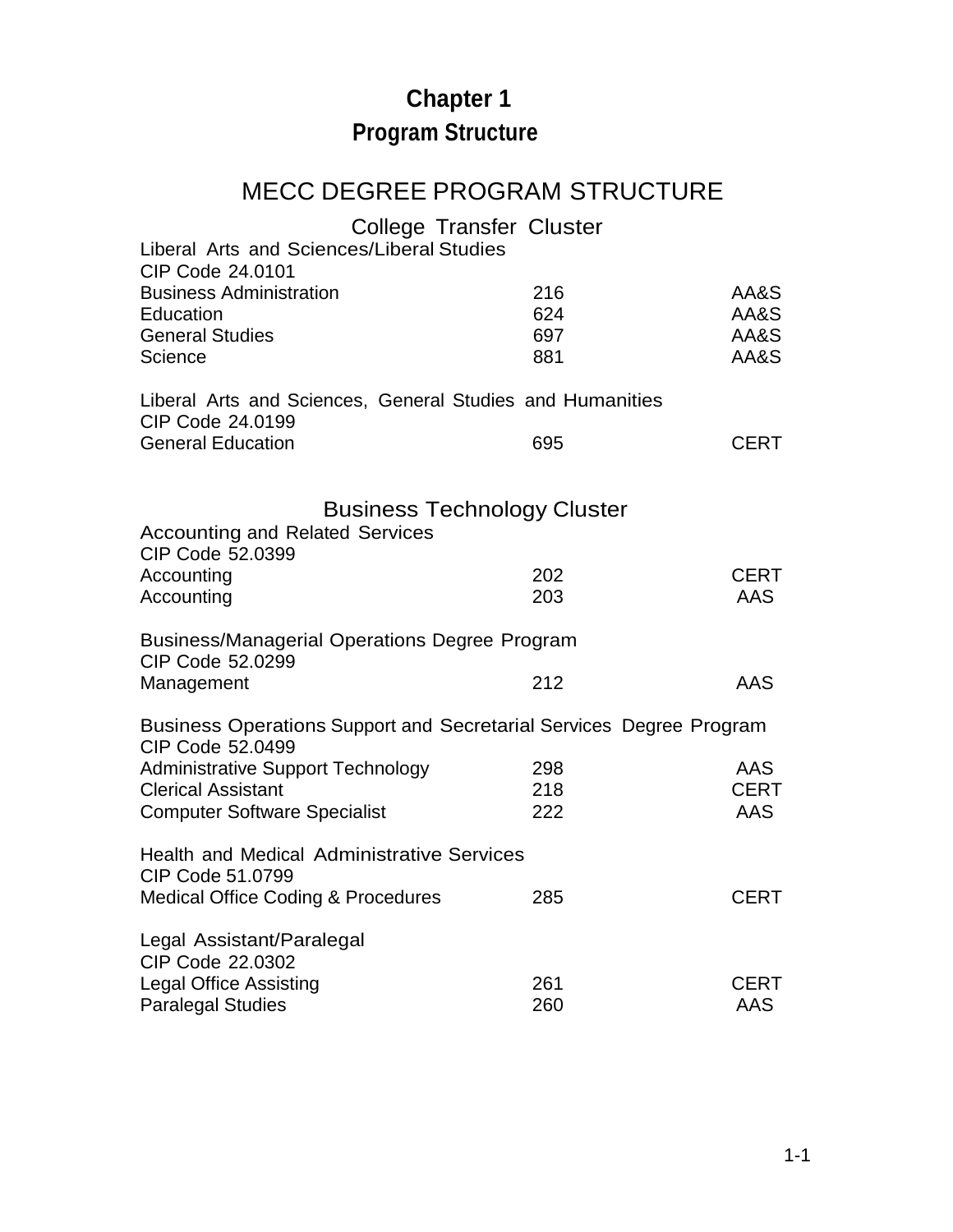| <b>Health Technology Cluster</b><br>Emergency Medical Technology/Technician                  |     |             |
|----------------------------------------------------------------------------------------------|-----|-------------|
| CIP Code 51.0904<br><b>Emergency Medical Services Technology</b>                             | 146 | <b>AAS</b>  |
| <b>Health Information Technology</b><br>CIP Code 51,0707                                     |     |             |
| <b>Health Information Management</b>                                                         | 152 | AAS         |
| Licensed Practical/Vocational Nurse Training (LPN, LVN, Cert, Dipl, AAS)<br>CIP Code 51.3901 |     |             |
| <b>Practical Nursing (LPN)</b>                                                               | 157 | <b>CERT</b> |
| Nursing – Registered Nurse Training (RN, ASN, BSN, MSN)<br>CIP Code 51,3801                  |     |             |
| Nursing (RN)                                                                                 | 156 | AAS         |
| <b>Respiratory Care Therapy/Therapist</b><br>CIP Code 51,0908                                |     |             |
| <b>Respiratory Therapy</b>                                                                   | 181 | AAS         |
|                                                                                              |     |             |
| <b>Public Service Technology Cluster</b>                                                     |     |             |
| Corrections<br>CIP Code 43.0102                                                              |     |             |
| <b>Correctional Services</b>                                                                 | 462 | <b>AAS</b>  |
| <b>Criminal Justice/Law Enforcement Administration</b><br>CIP Code 43,0103                   |     |             |
| <b>Administration of Justice</b>                                                             | 406 | CERT        |
| <b>Police Science</b>                                                                        | 464 | AAS         |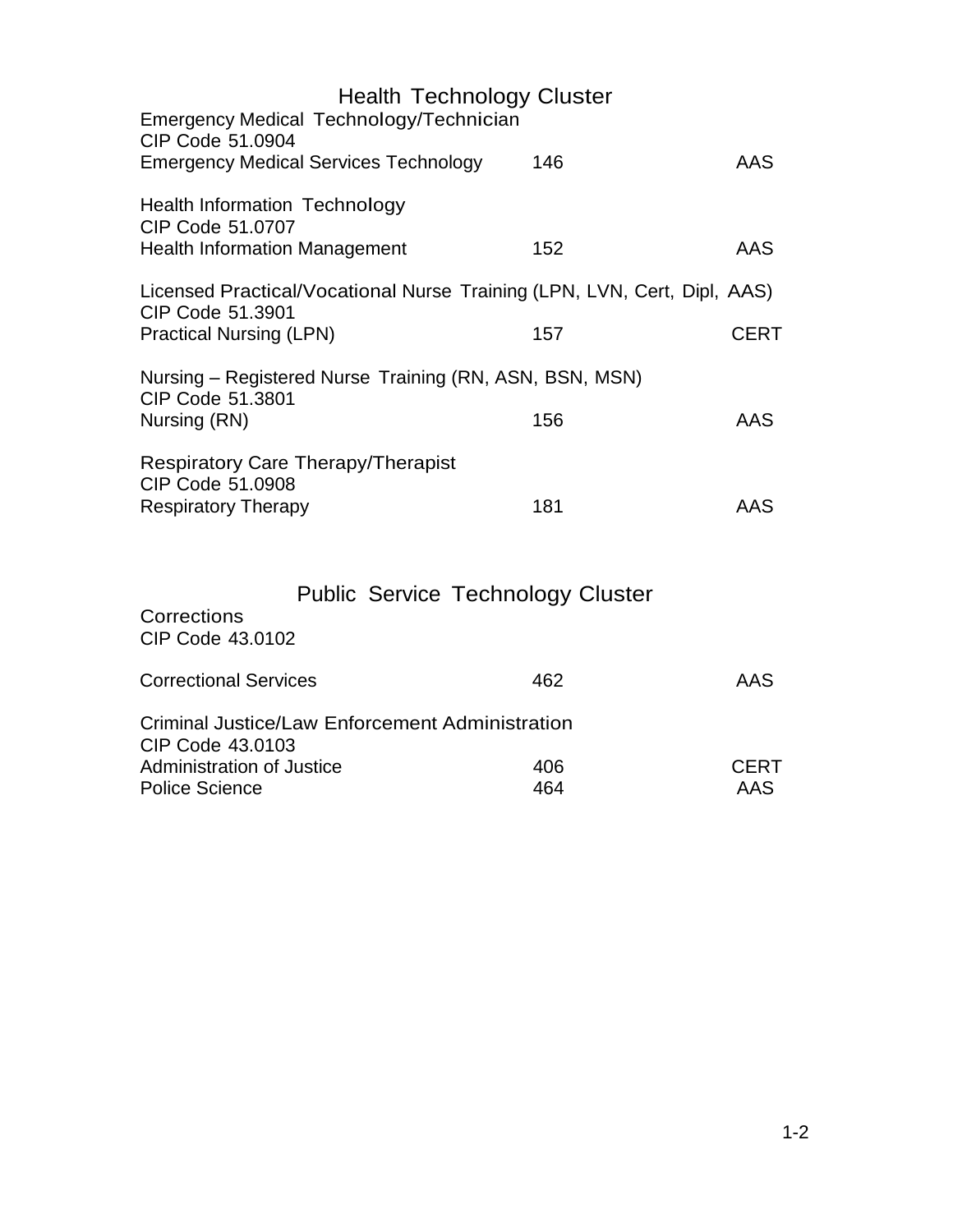## Engineering & Industrial Technology Cluster

| CAD/CADD Drafting and/or Design Technology/Technician<br>CIP Code 15.1302                                         |            |                           |
|-------------------------------------------------------------------------------------------------------------------|------------|---------------------------|
| Computer-Aided Drafting and Design                                                                                | 729        | AAS                       |
| Electrical, Electronic and Communications Engineering Technology/Technician<br>CIP Code 15.0303                   |            |                           |
| <b>Computer Networking Technology</b>                                                                             | 732        | AAS                       |
| Energy Control Technologies/Technicians, Other<br>CIP Code 15.0599                                                |            |                           |
| <b>Energy Technology</b>                                                                                          | 820        | AAS                       |
| Heating, Air Conditioning, Ventilation and Refrigeration Maintenance<br>Technology/Technician<br>CIP Code 47.0201 |            |                           |
| Air Conditioning & Refrigeration                                                                                  | 903        | <b>CERT</b>               |
| <b>Industrial Production Technologies/Technicians</b><br>CIP Code 15.0699                                         |            |                           |
| <b>Computerized Manufacturing Technology</b><br><b>Industrial Maintenance</b>                                     | 726<br>990 | <b>AAS</b><br><b>CERT</b> |
|                                                                                                                   |            |                           |
| Industrial Technology/Technician<br>CIP Code 15.0612                                                              |            |                           |
| <b>Technical Studies</b>                                                                                          | 718        | AAS                       |
| <b>Natural Resources/Conservation</b><br>CIP Code 03.0101                                                         |            |                           |
| <b>Environmental Science</b><br><b>Forest Science</b>                                                             | 828<br>839 | AAS<br>AAS                |
| Welding Technology/Welder<br>CIP Code 48.0508                                                                     |            |                           |
| Welding                                                                                                           | 995        | <b>CERT</b>               |